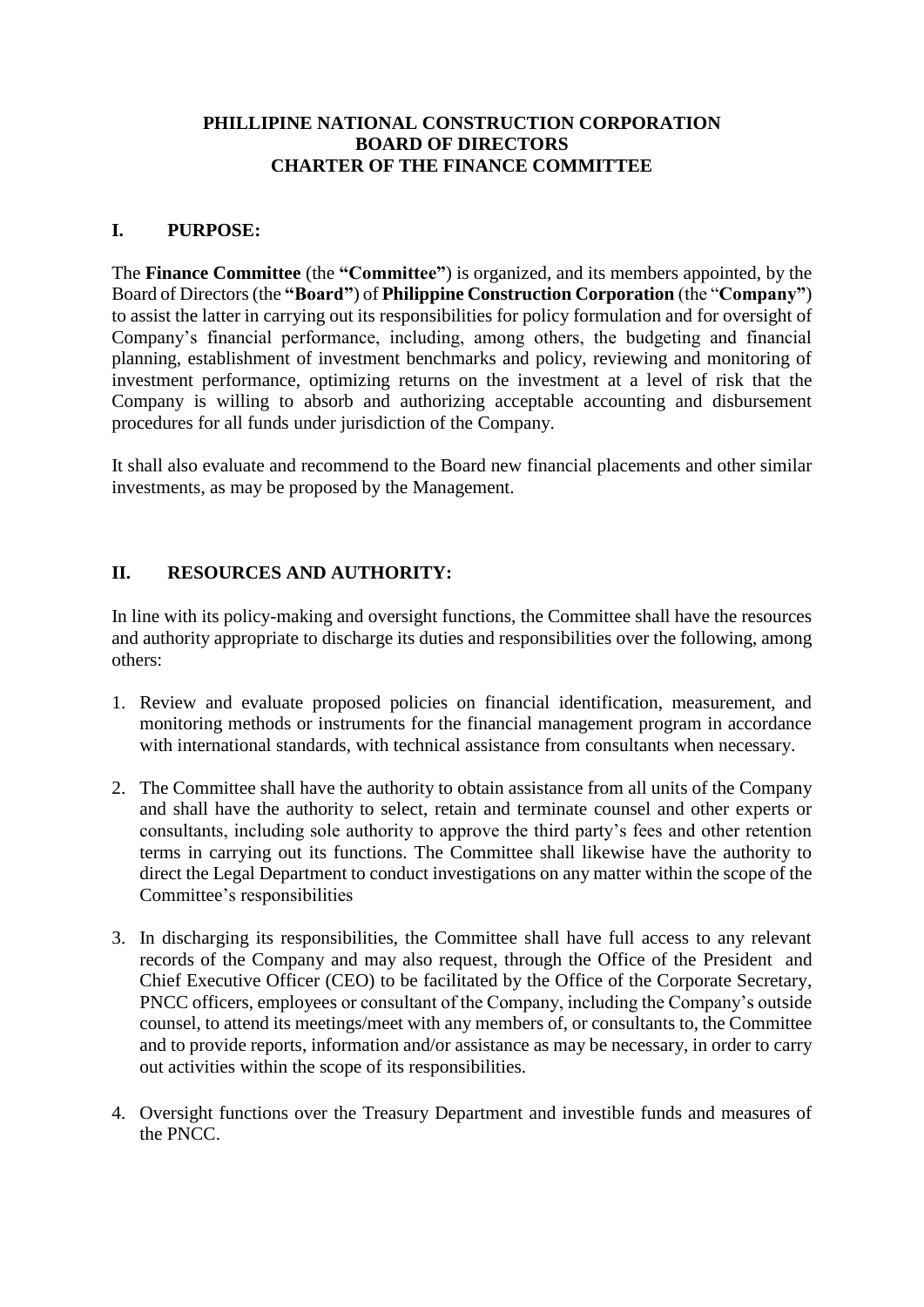### **III. COMPOSITION:**

The Committee generally shall consist of at least five members of the Board. The Board shall appoint the members of the Committee, one of whom shall be appointed by the Board as the Chairperson of the Committee. Likewise, the Board may also remove a Committee member from membership on the Committee at any time, with or without cause.

Members shall qualify for service on the Committee based primarily upon their ability to further the Committee's purposes and to assist the Committee in meeting its duties and responsibilities.

# **IV. MEETINGS:**

The Committee shall meet regularly, or more frequently as may be necessary. Members may participate in the Committee meetings via teleconference, video conference or other forms of alternative media.

The Chief Executive Officer or President of the Company, the Chairman of the Board or any member of the Committee may call a meeting of the Committee at any time. It is anticipated that the Committee will meet as required to review relevant issues, generally in conjunction with the regularly scheduled meetings of the Board, and from time to time as otherwise required or appropriate. A majority of the Committee members shall constitute a quorum for the transaction of business. To the extent permitted by the Company's Articles of Incorporation, By-Laws and Manual on Corporate Governance, the Committee may also take action by unanimous written consent.

# **V. RESPONSIBILITY AND DUTIES**

The responsibility of the Committee is to support the Board in its policy-making and oversight functions.

- 1. Review the Company's proposed capital budget, including expected financing approaches, and make recommendations to the Board on whether to approve the proposed capital budget.
- 2. Review management's assessment of the Company's capital structure, including dividend policies and stock repurchase programs, debt capacity and liquidity.
- 3. Review procedures established by management to monitor debt-related covenant compliance and discuss with management any effect of covenants on the Company's capital structure.
- 4. Review financing and liquidity initiatives to be proposed by management for Board action.
- 5. Review and monitor the Company's debt ratings.

### **VI. REPORTING**